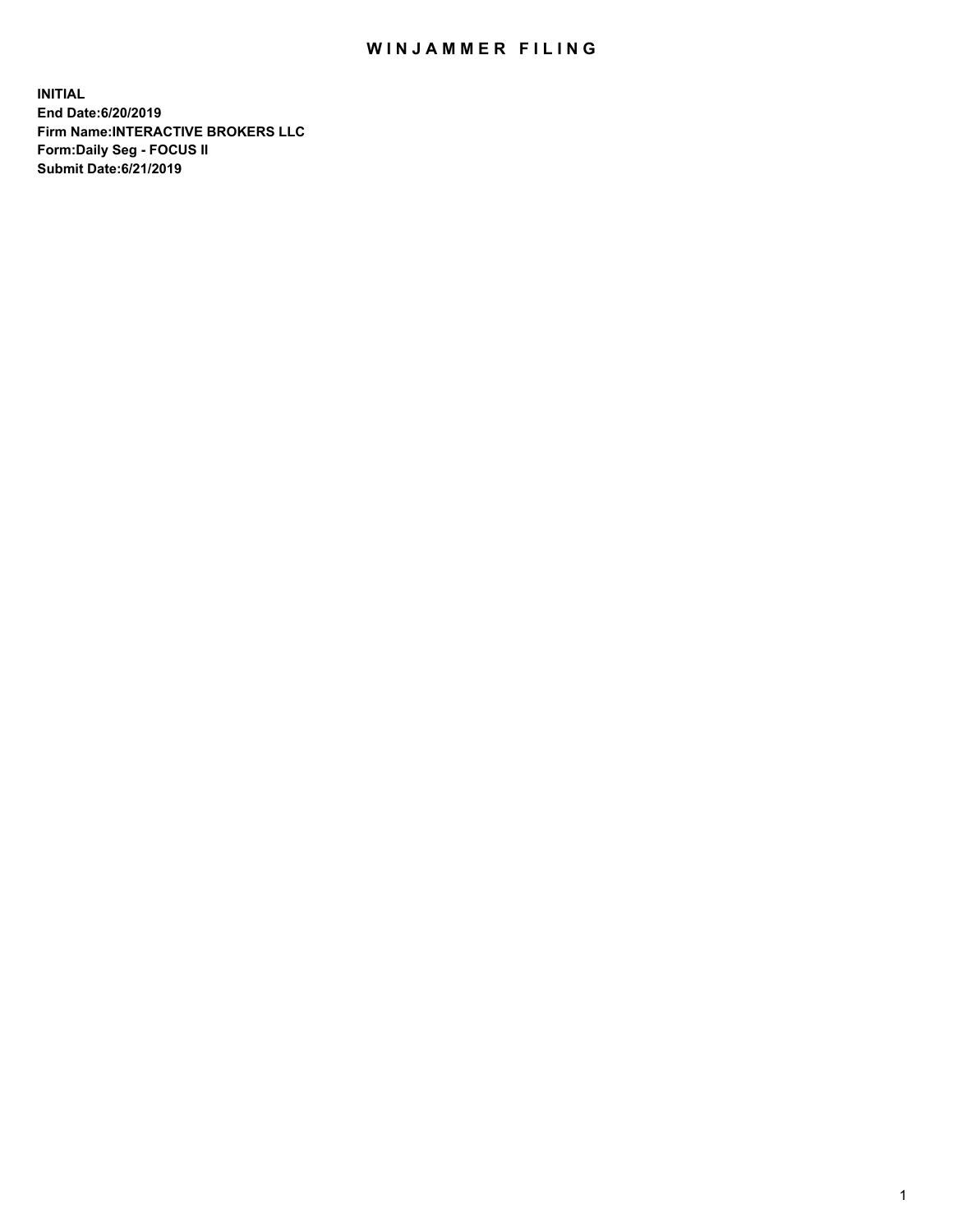**INITIAL End Date:6/20/2019 Firm Name:INTERACTIVE BROKERS LLC Form:Daily Seg - FOCUS II Submit Date:6/21/2019 Daily Segregation - Cover Page**

| Name of Company                                                                                                                                                                                                                                                                                                                | <b>INTERACTIVE BROKERS LLC</b>                                                                  |
|--------------------------------------------------------------------------------------------------------------------------------------------------------------------------------------------------------------------------------------------------------------------------------------------------------------------------------|-------------------------------------------------------------------------------------------------|
| <b>Contact Name</b>                                                                                                                                                                                                                                                                                                            | James Menicucci                                                                                 |
| <b>Contact Phone Number</b>                                                                                                                                                                                                                                                                                                    | 203-618-8085                                                                                    |
| <b>Contact Email Address</b>                                                                                                                                                                                                                                                                                                   | jmenicucci@interactivebrokers.c<br>om                                                           |
| FCM's Customer Segregated Funds Residual Interest Target (choose one):<br>a. Minimum dollar amount: ; or<br>b. Minimum percentage of customer segregated funds required:% ; or<br>c. Dollar amount range between: and; or<br>d. Percentage range of customer segregated funds required between:% and%.                         | $\overline{\mathbf{0}}$<br>$\overline{\mathbf{0}}$<br>155,000,000 245,000,000<br>0 <sub>0</sub> |
| FCM's Customer Secured Amount Funds Residual Interest Target (choose one):<br>a. Minimum dollar amount: ; or<br>b. Minimum percentage of customer secured funds required:%; or<br>c. Dollar amount range between: and; or<br>d. Percentage range of customer secured funds required between:% and%.                            | $\overline{\mathbf{0}}$<br>$\overline{\mathbf{0}}$<br>80,000,000 120,000,000<br>00              |
| FCM's Cleared Swaps Customer Collateral Residual Interest Target (choose one):<br>a. Minimum dollar amount: ; or<br>b. Minimum percentage of cleared swaps customer collateral required:% ; or<br>c. Dollar amount range between: and; or<br>d. Percentage range of cleared swaps customer collateral required between:% and%. | $\overline{\mathbf{0}}$<br>$\underline{\mathbf{0}}$<br>0 <sub>0</sub><br>0 <sub>0</sub>         |

Attach supporting documents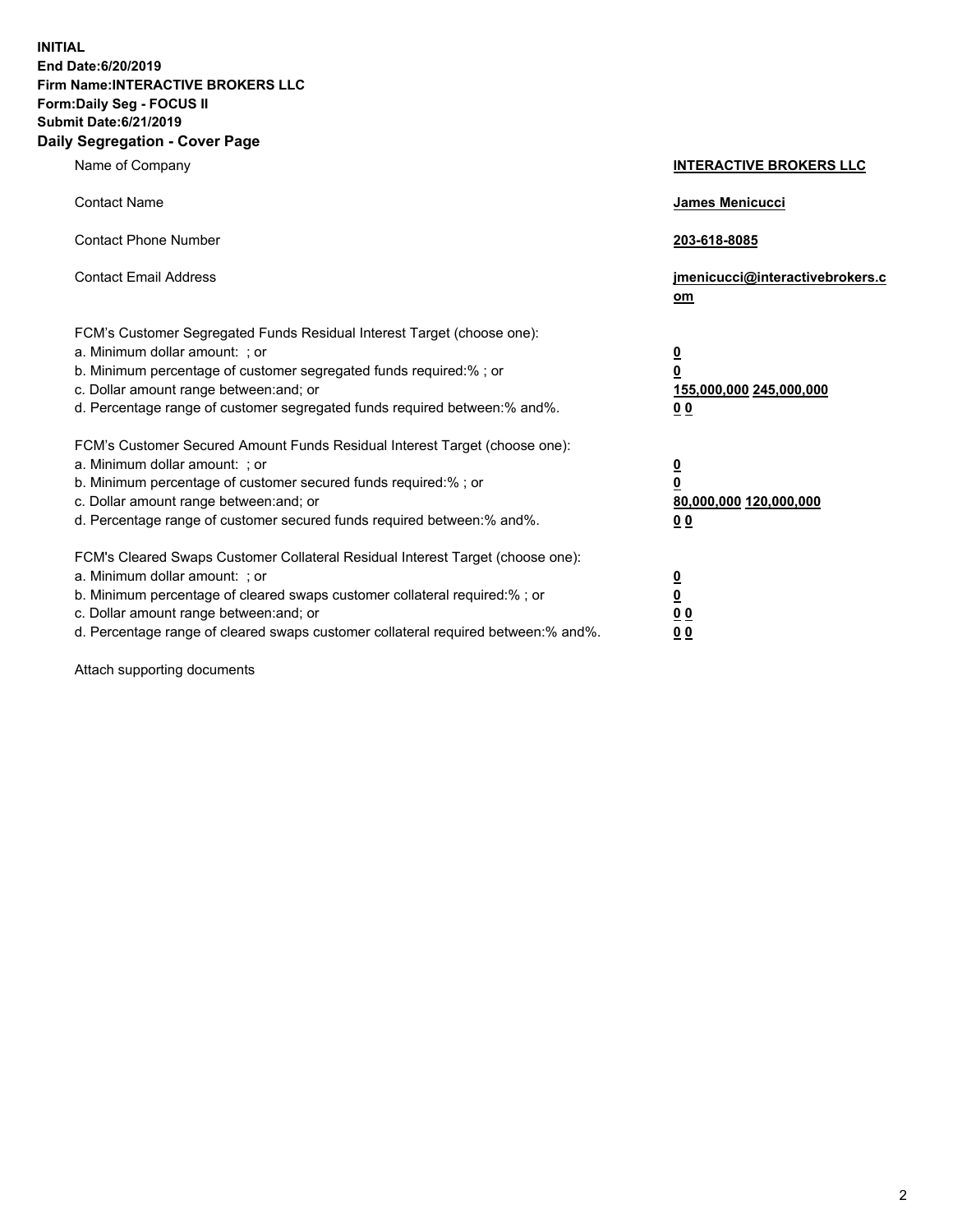## **INITIAL End Date:6/20/2019 Firm Name:INTERACTIVE BROKERS LLC Form:Daily Seg - FOCUS II Submit Date:6/21/2019 Daily Segregation - Secured Amounts**

|                | Daily Ocglegation - Occuled Aniounts                                                        |                                  |
|----------------|---------------------------------------------------------------------------------------------|----------------------------------|
|                | Foreign Futures and Foreign Options Secured Amounts                                         |                                  |
|                | Amount required to be set aside pursuant to law, rule or regulation of a foreign            | $0$ [7305]                       |
|                | government or a rule of a self-regulatory organization authorized thereunder                |                                  |
| $\mathbf{1}$ . | Net ledger balance - Foreign Futures and Foreign Option Trading - All Customers             |                                  |
|                | A. Cash                                                                                     | 471,704,640 [7315]               |
|                | B. Securities (at market)                                                                   | $0$ [7317]                       |
| 2.             | Net unrealized profit (loss) in open futures contracts traded on a foreign board of trade   | 16,926,848 [7325]                |
| 3.             | Exchange traded options                                                                     |                                  |
|                | a. Market value of open option contracts purchased on a foreign board of trade              | 35,260 [7335]                    |
|                | b. Market value of open contracts granted (sold) on a foreign board of trade                | -28,577 [7337]                   |
| 4.             | Net equity (deficit) (add lines 1. 2. and 3.)                                               | 488,638,171 [7345]               |
| 5.             | Account liquidating to a deficit and account with a debit balances - gross amount           | 7,778 [7351]                     |
|                | Less: amount offset by customer owned securities                                            | 0 [7352] 7,778 [7354]            |
| 6.             | Amount required to be set aside as the secured amount - Net Liquidating Equity              | 488,645,949 [7355]               |
|                | Method (add lines 4 and 5)                                                                  |                                  |
| 7.             | Greater of amount required to be set aside pursuant to foreign jurisdiction (above) or line | 488,645,949 [7360]               |
|                | 6.                                                                                          |                                  |
|                | FUNDS DEPOSITED IN SEPARATE REGULATION 30.7 ACCOUNTS                                        |                                  |
| 1.             | Cash in banks                                                                               |                                  |
|                | A. Banks located in the United States                                                       | 116,128,816 [7500]               |
|                | B. Other banks qualified under Regulation 30.7                                              | 0 [7520] 116,128,816 [7530]      |
| 2.             | Securities                                                                                  |                                  |
|                | A. In safekeeping with banks located in the United States                                   | 413,658,208 [7540]               |
|                | B. In safekeeping with other banks qualified under Regulation 30.7                          | 0 [7560] 413,658,208 [7570]      |
| 3.             | Equities with registered futures commission merchants                                       |                                  |
|                | A. Cash                                                                                     | $0$ [7580]                       |
|                | <b>B.</b> Securities                                                                        | $0$ [7590]                       |
|                | C. Unrealized gain (loss) on open futures contracts                                         | $0$ [7600]                       |
|                | D. Value of long option contracts                                                           | $0$ [7610]                       |
|                | E. Value of short option contracts                                                          | 0 [7615] 0 [7620]                |
| 4.             | Amounts held by clearing organizations of foreign boards of trade                           |                                  |
|                | A. Cash                                                                                     | $0$ [7640]                       |
|                | <b>B.</b> Securities                                                                        | $0$ [7650]                       |
|                | C. Amount due to (from) clearing organization - daily variation                             | $0$ [7660]                       |
|                | D. Value of long option contracts                                                           | $0$ [7670]                       |
|                | E. Value of short option contracts                                                          | 0 [7675] 0 [7680]                |
| 5.             | Amounts held by members of foreign boards of trade                                          |                                  |
|                | A. Cash                                                                                     | 65,421,014 [7700]                |
|                | <b>B.</b> Securities                                                                        | $0$ [7710]                       |
|                | C. Unrealized gain (loss) on open futures contracts                                         | 16,775,607 [7720]                |
|                | D. Value of long option contracts                                                           | 35,260 [7730]                    |
|                | E. Value of short option contracts                                                          | -28,577 [7735] 82,203,304 [7740] |
| 6.             | Amounts with other depositories designated by a foreign board of trade                      | 0 [7760]                         |
| 7.             | Segregated funds on hand                                                                    | $0$ [7765]                       |
| 8.             | Total funds in separate section 30.7 accounts                                               | 611,990,328 [7770]               |
| 9.             | Excess (deficiency) Set Aside for Secured Amount (subtract line 7 Secured Statement         | 123,344,379 [7380]               |
|                | Page 1 from Line 8)                                                                         |                                  |
| 10.            | Management Target Amount for Excess funds in separate section 30.7 accounts                 | 80,000,000 [7780]                |
| 11.            | Excess (deficiency) funds in separate 30.7 accounts over (under) Management Target          | 43,344,379 [7785]                |
|                |                                                                                             |                                  |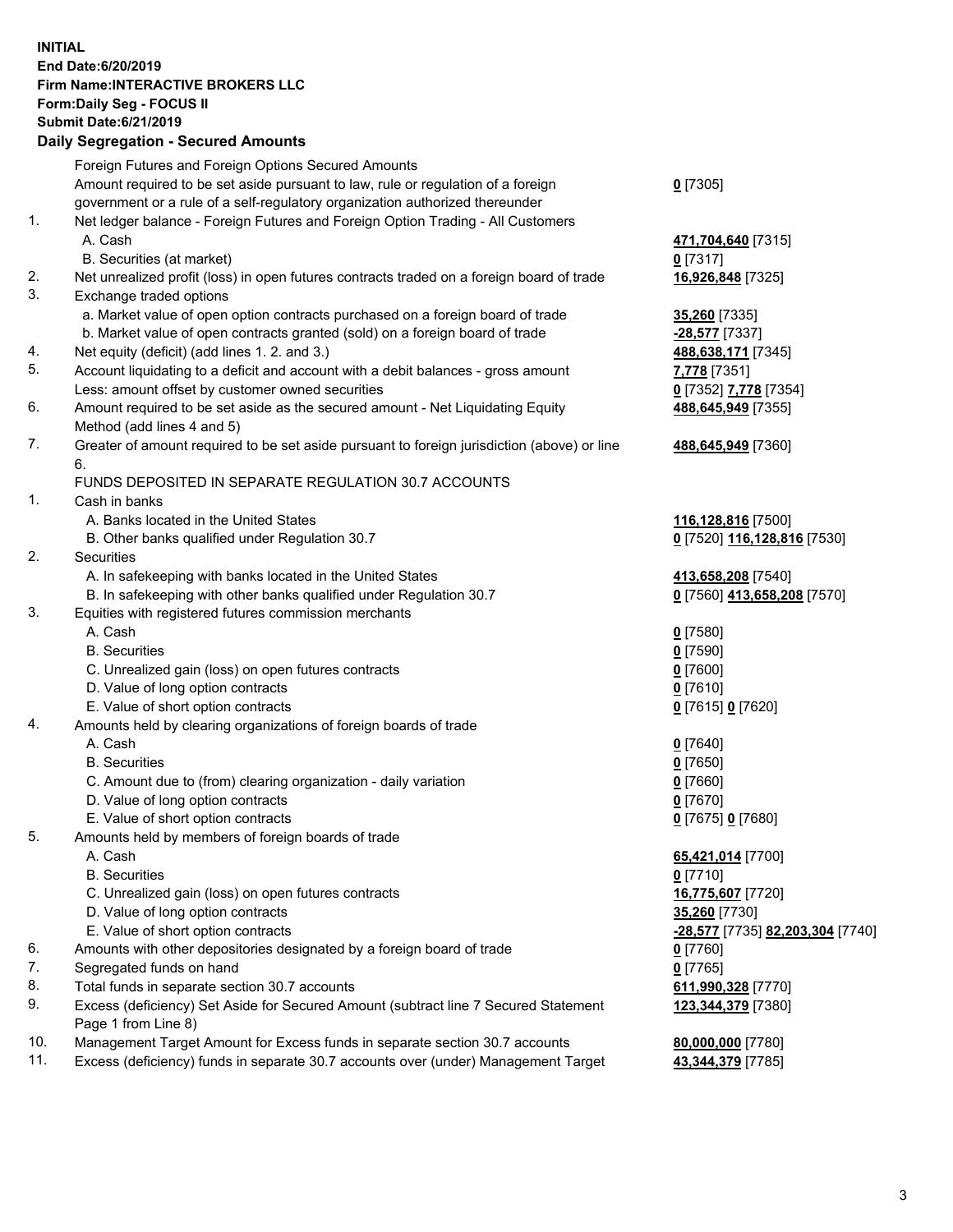**INITIAL End Date:6/20/2019 Firm Name:INTERACTIVE BROKERS LLC Form:Daily Seg - FOCUS II Submit Date:6/21/2019 Daily Segregation - Segregation Statement** SEGREGATION REQUIREMENTS(Section 4d(2) of the CEAct) 1. Net ledger balance A. Cash **3,924,629,308** [7010] B. Securities (at market) **0** [7020] 2. Net unrealized profit (loss) in open futures contracts traded on a contract market **-4,102,014** [7030] 3. Exchange traded options A. Add market value of open option contracts purchased on a contract market **229,597,047** [7032] B. Deduct market value of open option contracts granted (sold) on a contract market **-280,955,541** [7033] 4. Net equity (deficit) (add lines 1, 2 and 3) **3,869,168,800** [7040] 5. Accounts liquidating to a deficit and accounts with debit balances - gross amount **1,227,139** [7045] Less: amount offset by customer securities **0** [7047] **1,227,139** [7050] 6. Amount required to be segregated (add lines 4 and 5) **3,870,395,939** [7060] FUNDS IN SEGREGATED ACCOUNTS 7. Deposited in segregated funds bank accounts A. Cash **775,526,762** [7070] B. Securities representing investments of customers' funds (at market) **2,041,846,495** [7080] C. Securities held for particular customers or option customers in lieu of cash (at market) **0** [7090] 8. Margins on deposit with derivatives clearing organizations of contract markets A. Cash **8,732,406** [7100] B. Securities representing investments of customers' funds (at market) **1,297,280,961** [7110] C. Securities held for particular customers or option customers in lieu of cash (at market) **0** [7120] 9. Net settlement from (to) derivatives clearing organizations of contract markets **-598,495** [7130] 10. Exchange traded options A. Value of open long option contracts **234,818,117** [7132] B. Value of open short option contracts **-286,420,238** [7133] 11. Net equities with other FCMs A. Net liquidating equity **0** [7140] B. Securities representing investments of customers' funds (at market) **0** [7160] C. Securities held for particular customers or option customers in lieu of cash (at market) **0** [7170] 12. Segregated funds on hand **0** [7150] 13. Total amount in segregation (add lines 7 through 12) **4,071,186,008** [7180] 14. Excess (deficiency) funds in segregation (subtract line 6 from line 13) **200,790,069** [7190] 15. Management Target Amount for Excess funds in segregation **155,000,000** [7194]

16. Excess (deficiency) funds in segregation over (under) Management Target Amount Excess

**45,790,069** [7198]